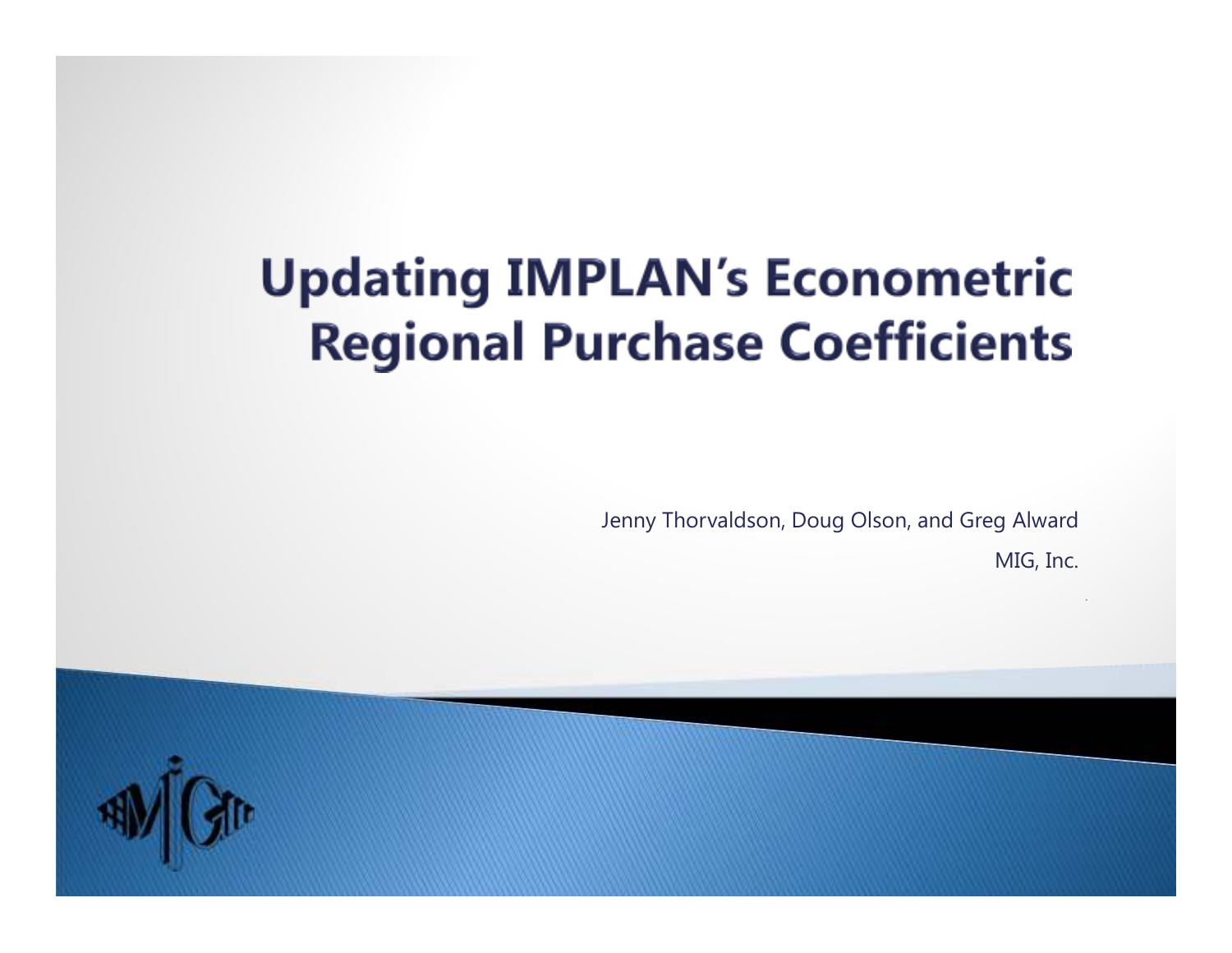## **Presentation Outline**

- •*Brief overview of IMPLAN*
- • *Regional Purchase Coefficients*
	- *What are they?*
	- *How are they estimated?*
	- *Why did they need updating?*
- *Methodology for creating new econometric RPCs*
- •*Comparison between RPCs*
- •*Conclusions and ideas for future developments*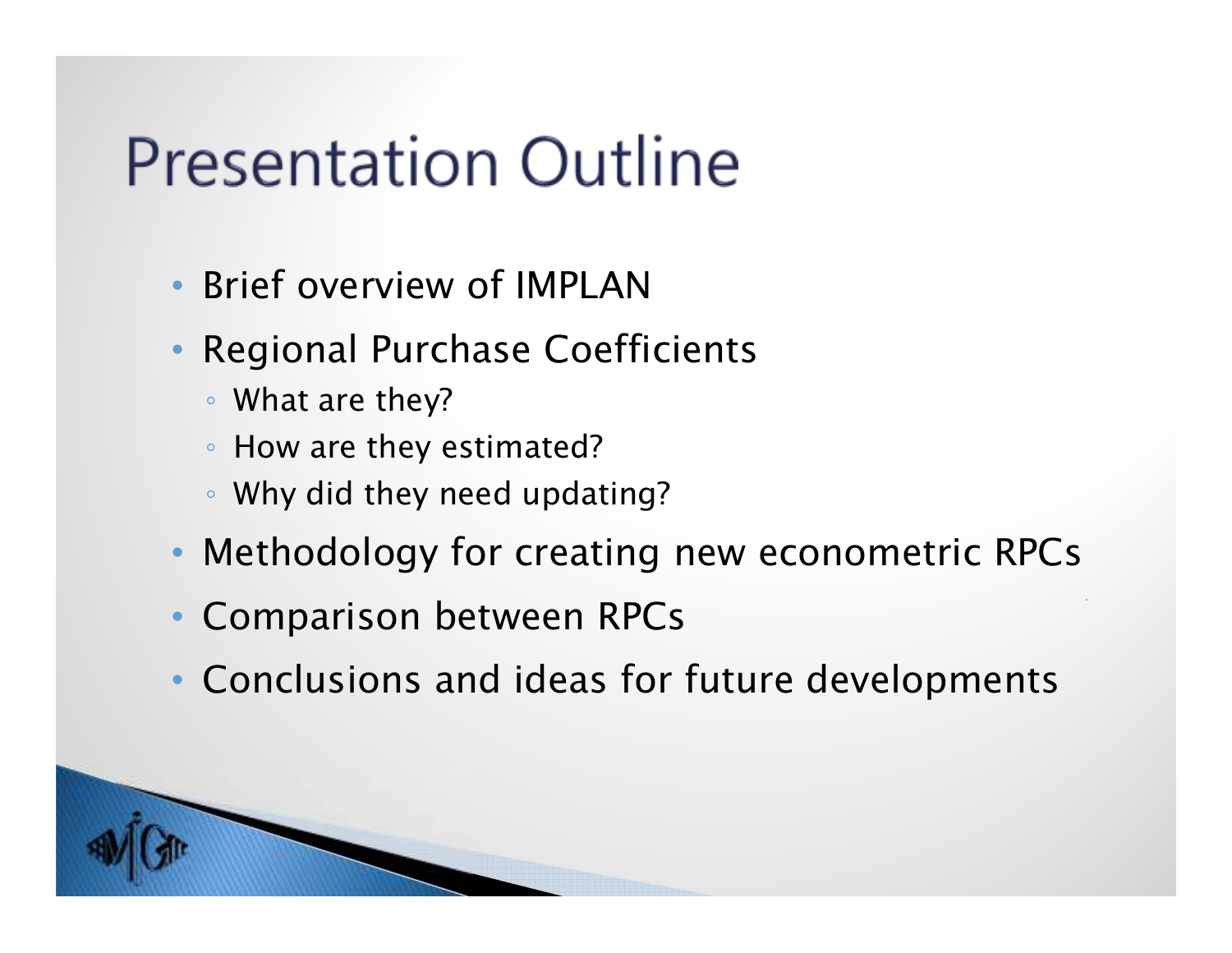## **IMPLAN**

- *IMPLAN is a data and software system that describes the structure and function of an economy*
- *By showing the linkages between industries, households, and government institutions, IMPLAN helps analysts answer questions related to:*
	- *Economic Structure*
	- *Economic Impacts*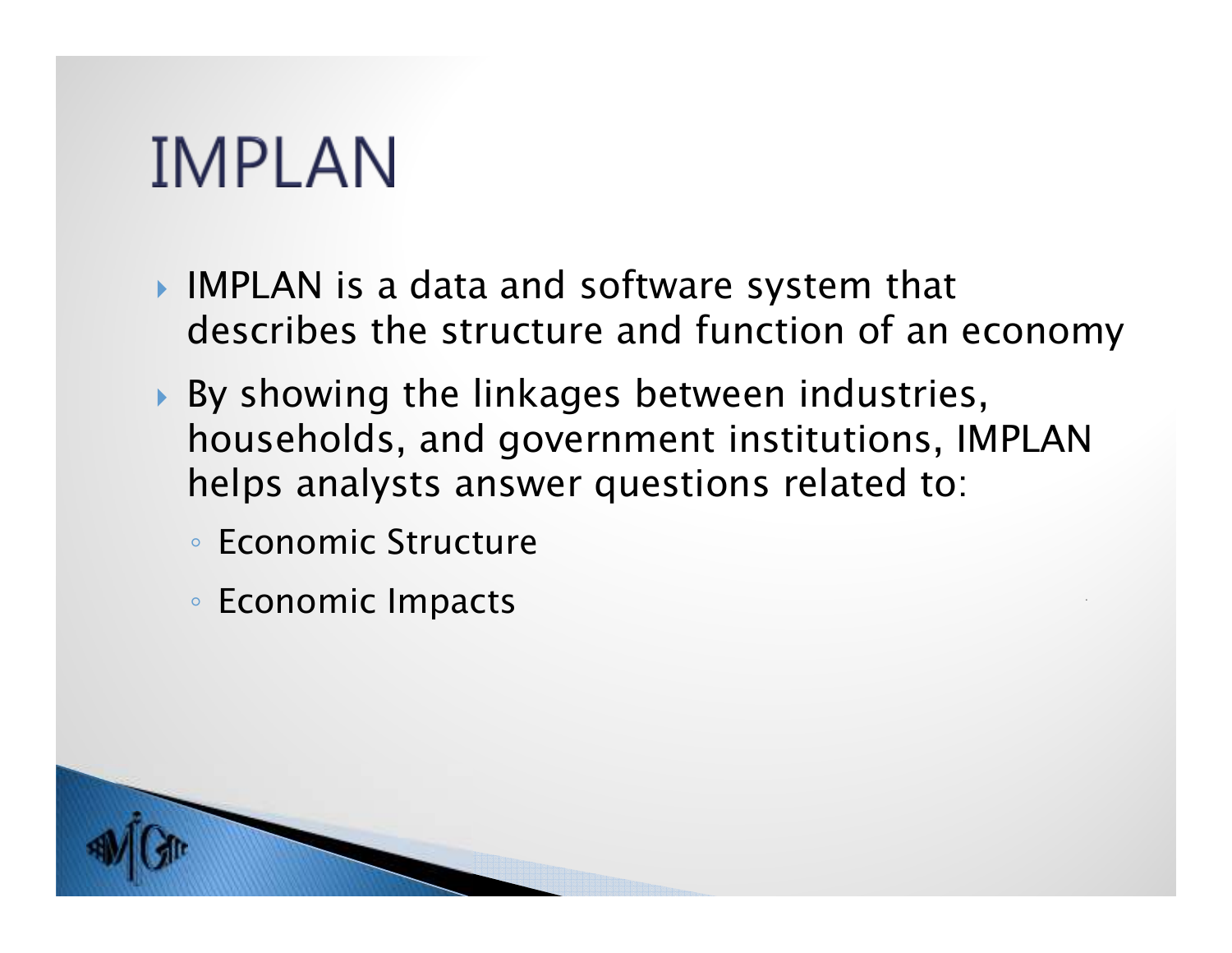# Regional Purchase Coefficients

- • *Reliable estimates of inter-regional trade flows areintegral to this process*
	- o *Economic Structure: Show possibilities for import substitution, etc.*
	- o *Economic Impact: Influence the size of multiplier effect*
- • *RPCs describe the proportion of local demand for a commodity that is purchased from local producers*
	- o *RPCs are region and commodity specific*
	- o *Higher RPCs = less leakage = greater multiplier effect*
- • *2 methods for estimating RPCs in IMPLAN:*
	- o *National tradeflow model (a gravity model)*
	- o *Econometrics (regression analysis)*

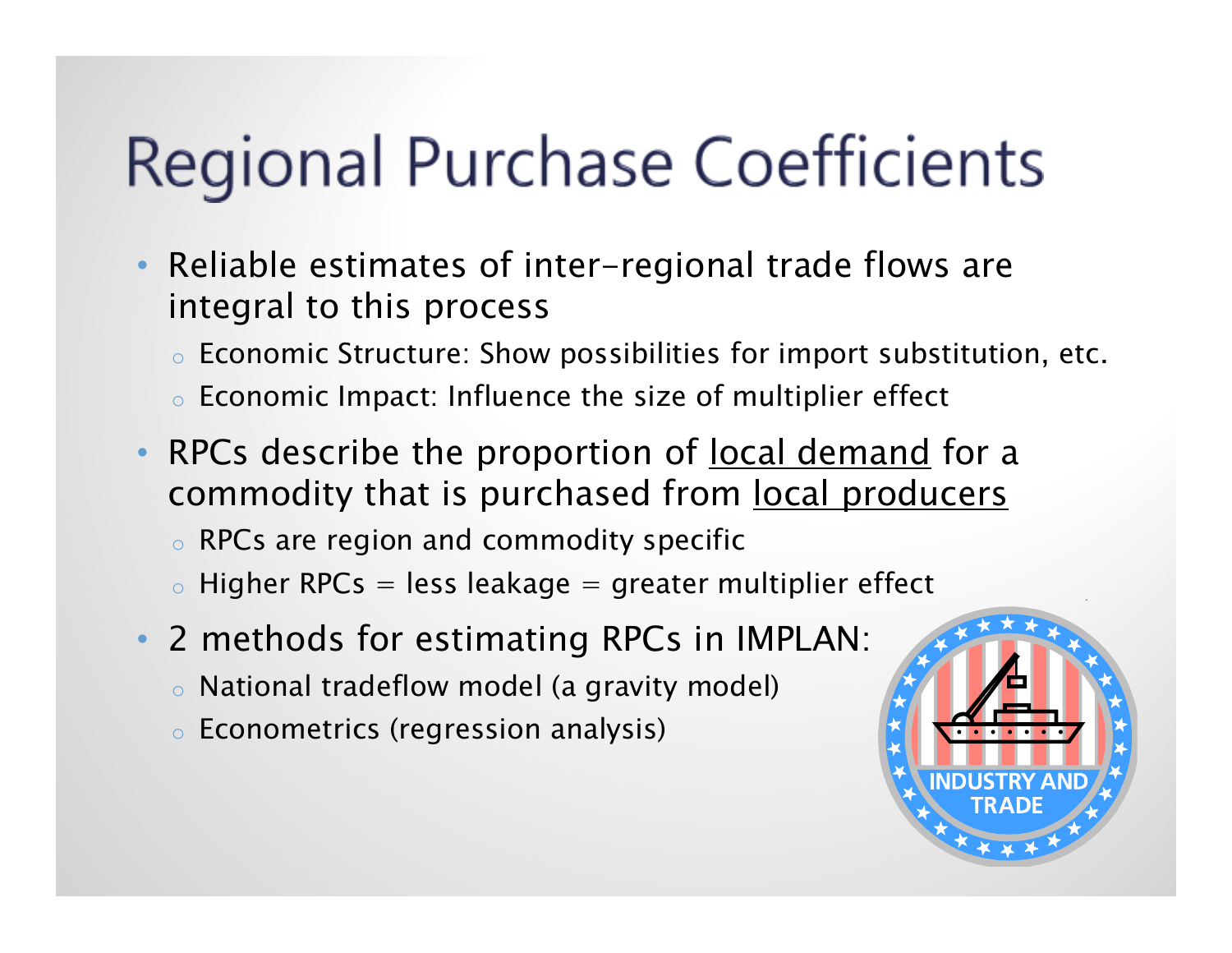## **Tradeflow RPCs**

- • *Based on "observed" trade flows as opposed to statistical estimation*
- • *Internally consistent: sum of all states' domestic imports = sum of all states' domestic exports*
- *Fixed: not responsive to edits to the underlying study area data*
- *Not currently available at zip-code level*

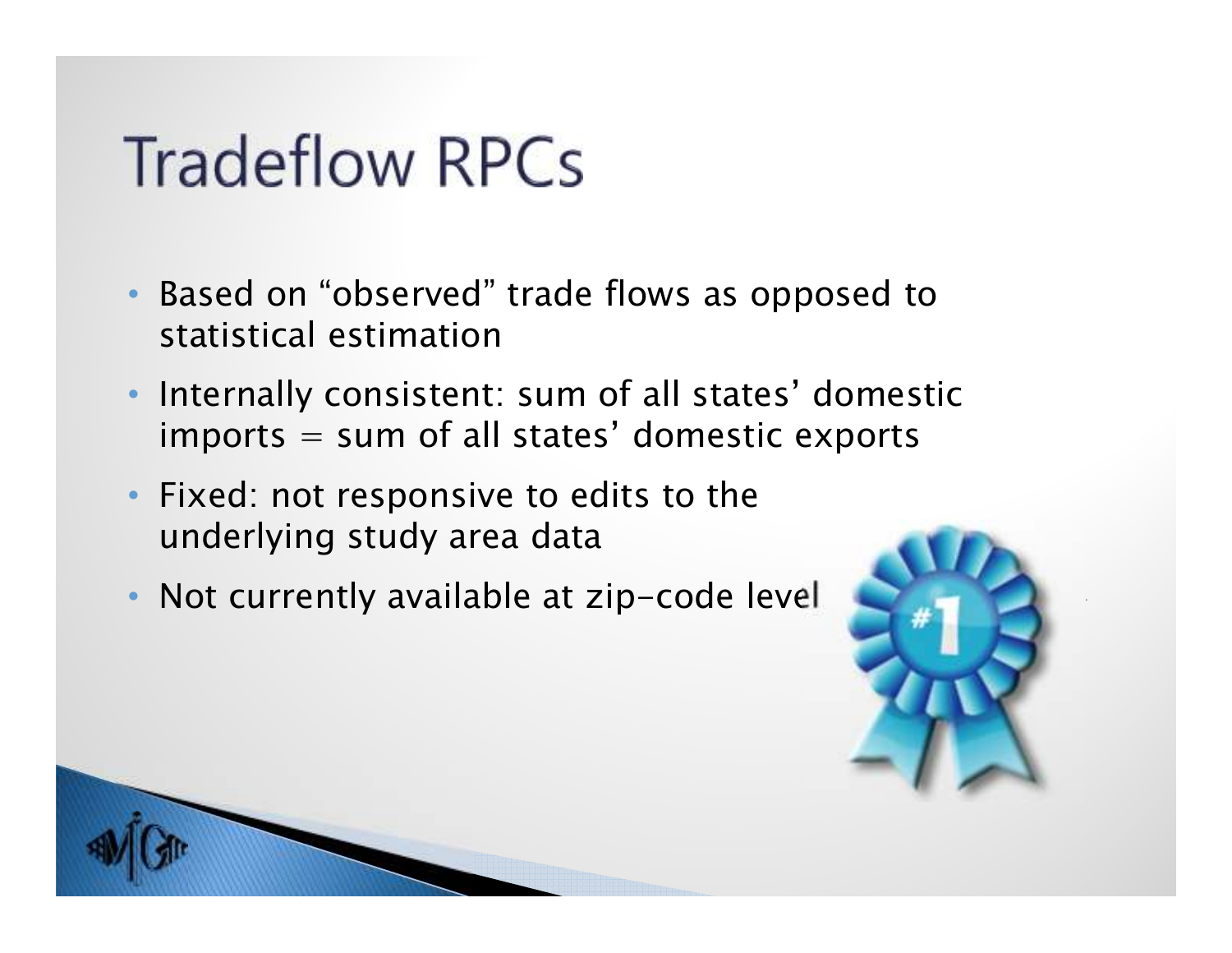# **Econometric RPCs**

#### *Procedure:*

- *1. Use a proxy for trade flows as dependent variable*
- *2. Use data from IMPLAN as explanatory variables*
- *3. Estimate the coefficients on those explanatory variables*
- *4. In IMPLAN software: Combine the estimated coefficients with any model's data to calculate RPCs "on-the-fly"*

#### *Pros:*

- $^{\circ}$  *As model data is edited, RPCs change accordingly*
- *Can be used for regions without trade flow data (e.g., zip-codes)*

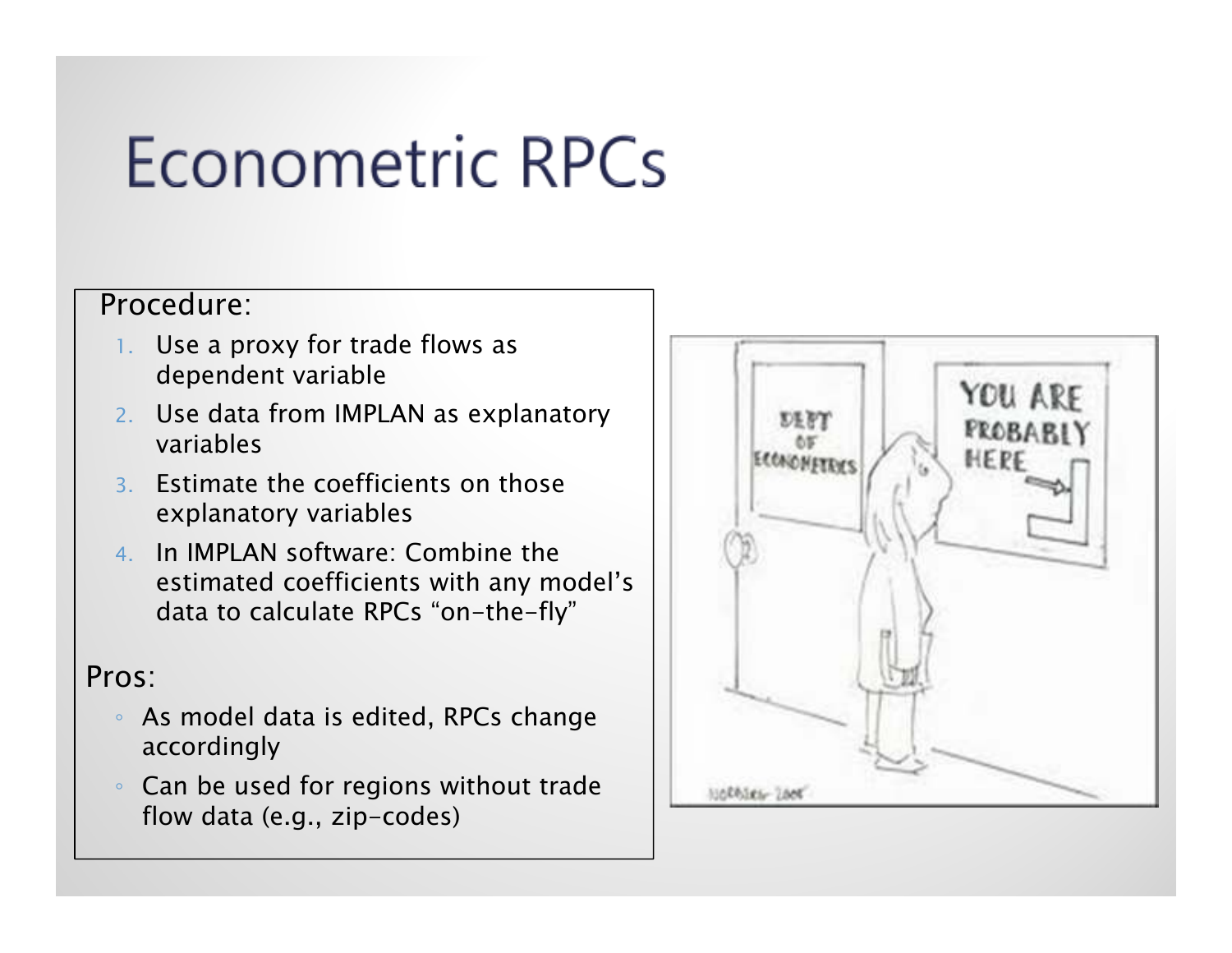# **Econometric RPCs**

- • *Current methodology: Uses current IMPLAN data to calculate the RPCs, but coefficients estimated in 1988 (by Alward and Despotakis) using 1977 data*
	- o *Outdated coefficients*
	- $_{\circ}\,$  Available for 84 shippable (i.e., manufactured) commodities only
- • *New Methodology: Also uses current IMPLAN data to calculate the RPCs, but coefficients estimated using 2009 data*
	- o *Updated coefficients*
	- *More observations:*
		- o *More commodities (425 vs. 84)*
		- o *Larger sample size (3,142 vs. 51)*
	- *Enhanced variable set*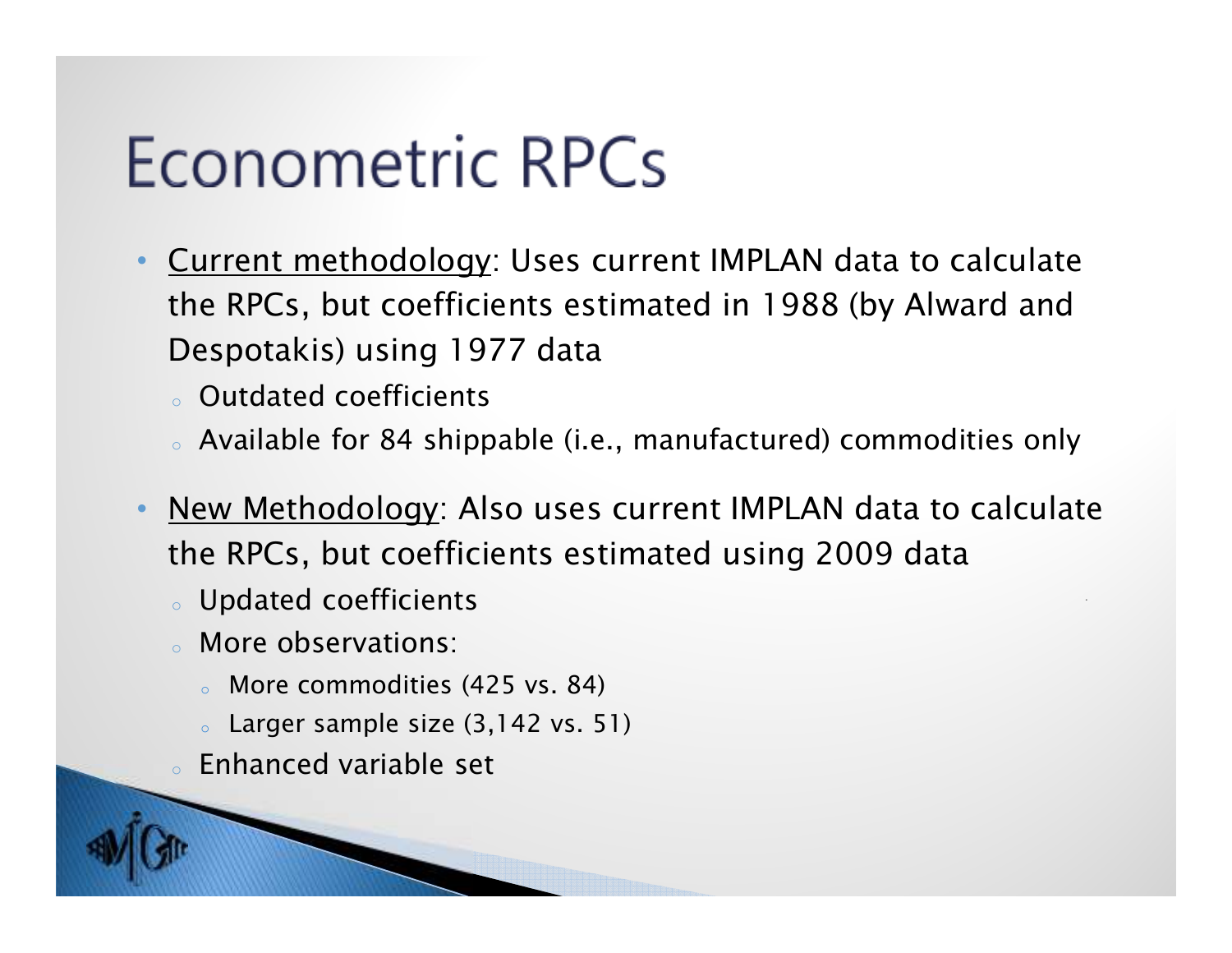## Dependent Variable - Old Method

$$
RPC_{i}^{L} = \frac{X_{i}^{LL}}{Gross Demand_{i}^{L}}
$$

$$
= \frac{X_{i}^{LL}}{(X_{i}^{LL} + M_{i}^{UL} + (M_{i}^{WL}))}
$$

*Dependent Variable: MiUL/XiLL*

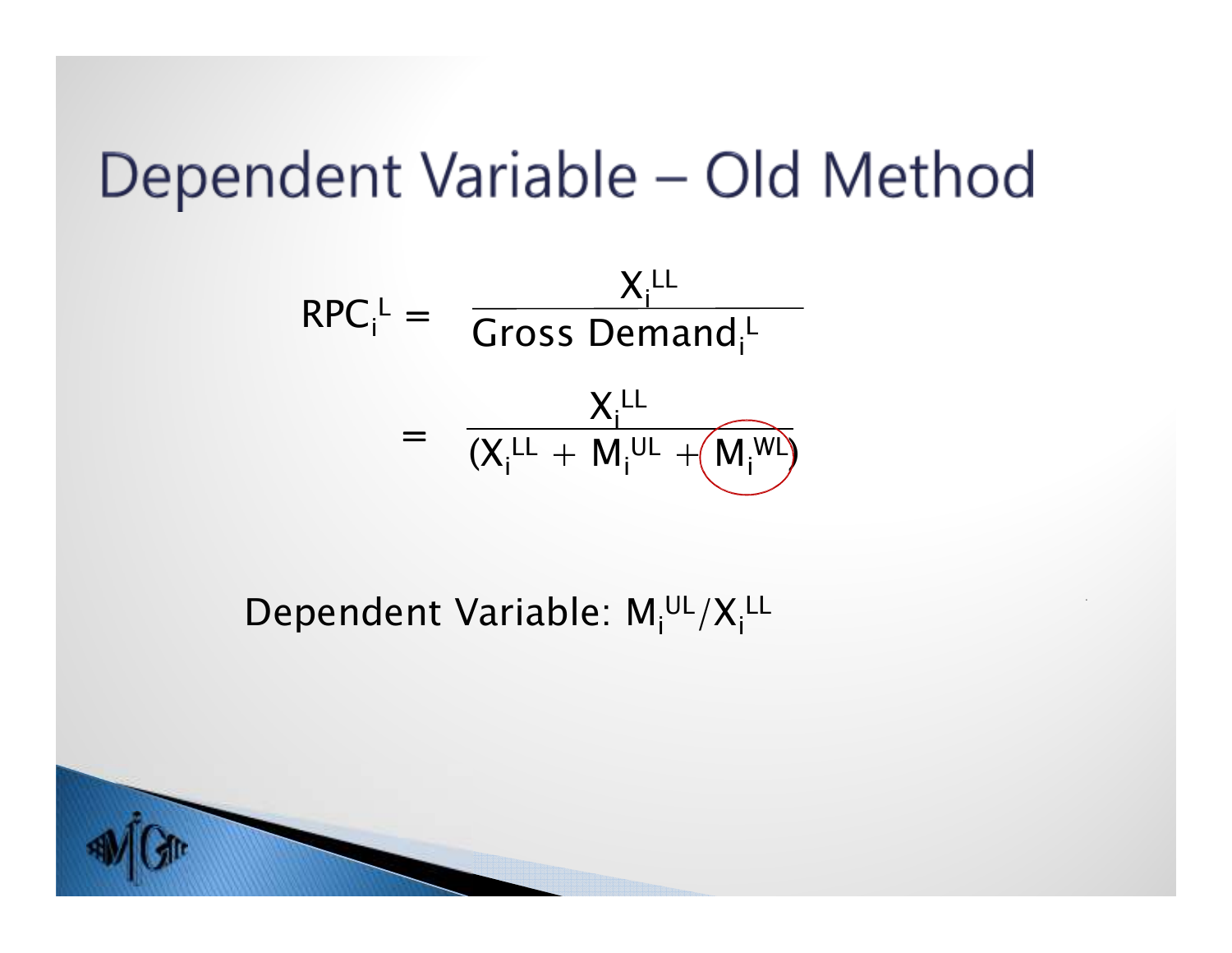## Explanatory Variables - Old Method

*EmpCompi<sup>L</sup> Employmenti<sup>L</sup>*

*EmploymentiROUS*

*EmploymentiROUS/TotalEmploymentROUS Employment<sub>i</sub>*<sup>L</sup>/TotalEmployment<sup>L</sup> *Proxy* for establishments

*LandAreaROUSLandAreaL*

*Included to help explain differences in consumption and production patterns*

*Employment<sub>i</sub>*<sup>L</sup> *Proxy for supply* 

*Proxy for transportation costs*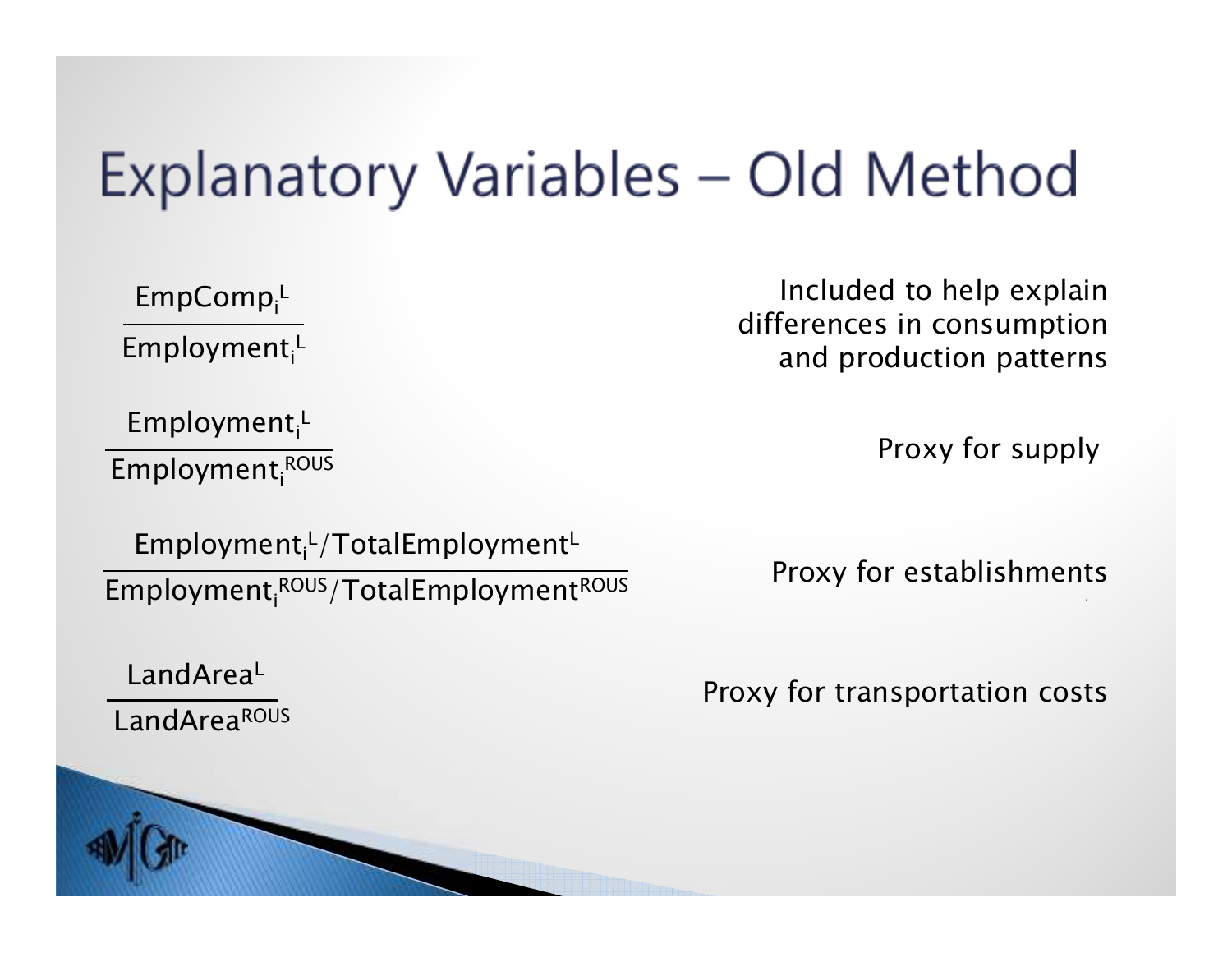## Explanatory Variables - New Method

*EmpCompi<sup>L</sup> Employmenti<sup>L</sup>*

*Employmenti<sup>L</sup>*

*EmploymentiROUS*

*EmploymentiROUS/TotalEmploymentROUS Employmenti<sup>L</sup>/TotalEmployment<sup>L</sup>*

*LandAreaROUS LandAreaL*



*LaborIncomei<sup>L</sup> Employmenti<sup>L</sup>*

*Supplyi<sup>L</sup>/Demandi<sup>L</sup> SupplyiROUS/DemandiROUS*

*Same*

*Same*

*PopDensityROUS PopDensity<sup>L</sup>*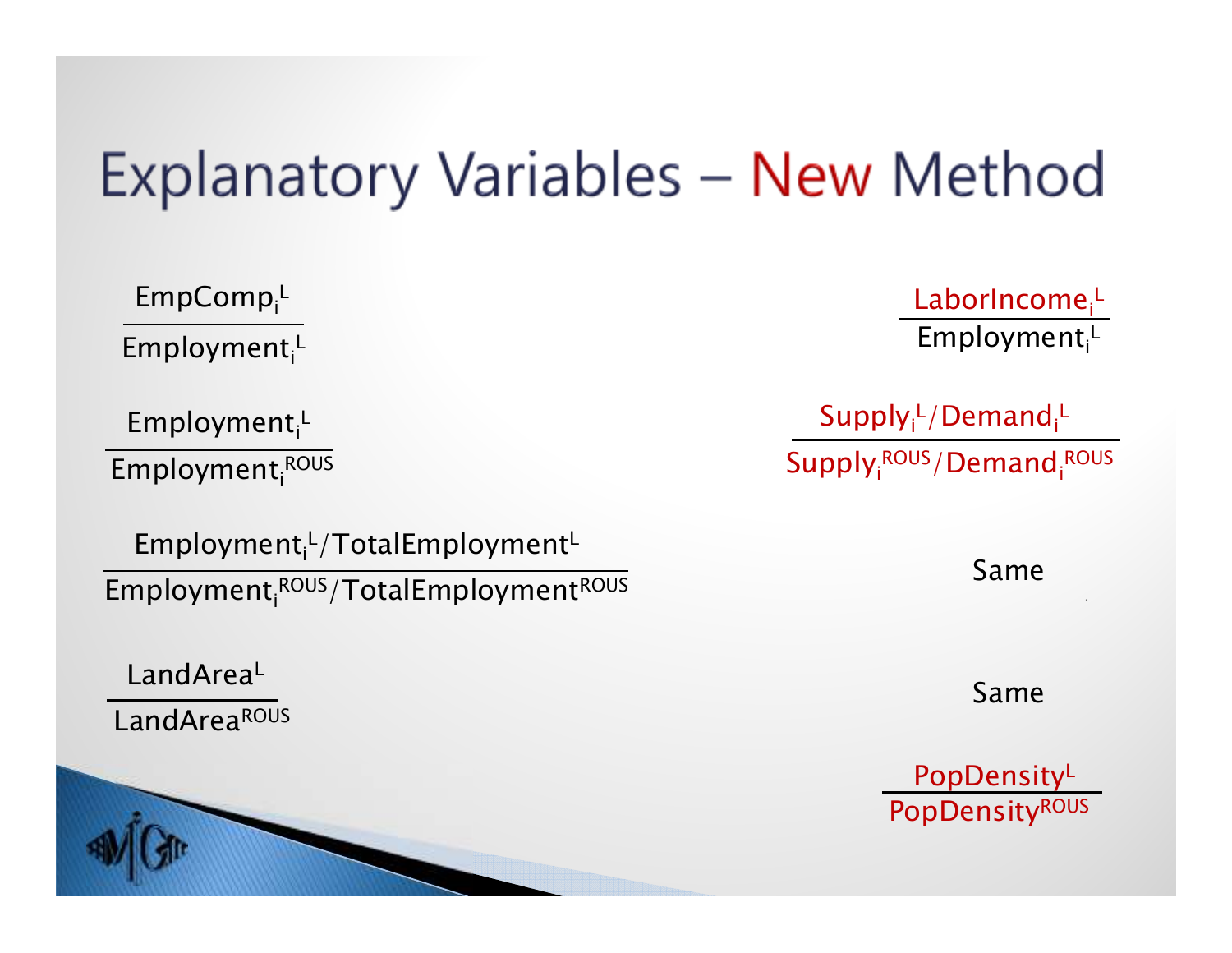### Dependent Variable - New Method

#### *Dependent Variable: Tradeflow RPC*

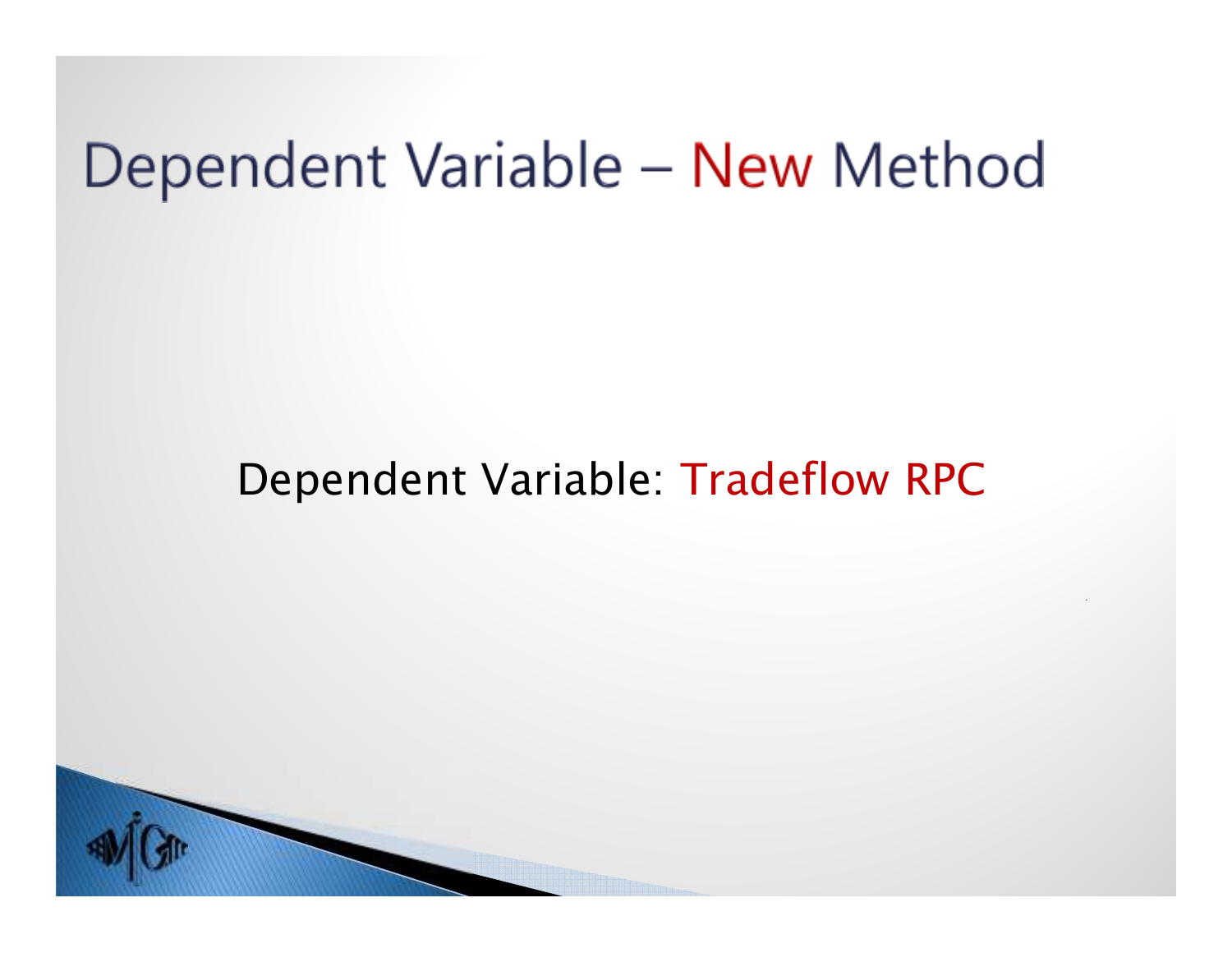# Econometric RPCs – Comparison

- • *3 Econometric RPCs for comparison:*
	- o*Old Method: IMPLAN's Current Methodology*

*Old variable set, coefficients estimated with1977 data, RPCs calculated with 2009 data*

o *Intermediate Method: Same Variables, Updated Coefficients Old variable set, coefficients estimated with 2009 data, RPCs* 

*calculated with 2009 data*

#### o*New Method: New Variables, Updated Coefficients*

*New variable set, coefficients estimated with 2009 data, RPCs calculated with 2009 data*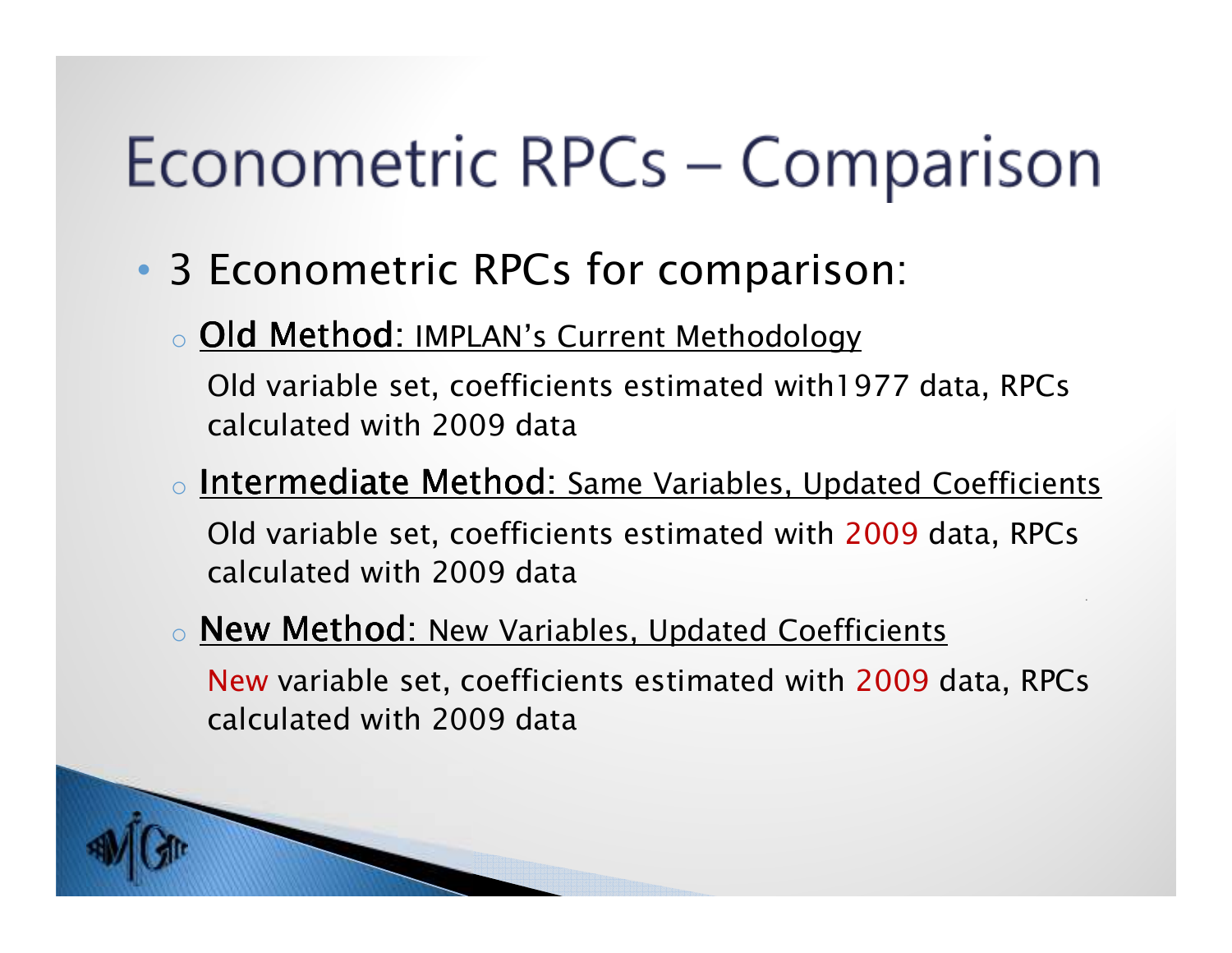## Comparison - Model Fit

#### • *Manufactured Commodities*

|                                                                   | Old<br><b>Method</b> | Intermediate<br><b>Method</b>        | <b>New</b><br><b>Method</b> |
|-------------------------------------------------------------------|----------------------|--------------------------------------|-----------------------------|
| <b>Observations</b>                                               | 4,284                | 983,446                              | 983,446                     |
| Adjusted-R <sup>2</sup>                                           | 0.32                 | 0.92                                 | 0.94                        |
| <b>Statistical Significance of</b><br><b>Individual Variables</b> | Employment ratio     | All but   All but Land Area<br>ratio | All                         |

#### • *Non-Manufactured Commodities*

|                                                                   | Old<br><b>Method</b> | Intermediate<br><b>Method</b> | <b>New</b><br><b>Method</b> |
|-------------------------------------------------------------------|----------------------|-------------------------------|-----------------------------|
| <b>Observations</b>                                               | n/a                  | 351,904                       | 351,904                     |
| Adjusted-R <sup>2</sup>                                           | n/a                  | 0.5291                        | 0.8831                      |
| <b>Statistical Significance of</b><br><b>Individual Variables</b> | n/a                  | All                           | Al                          |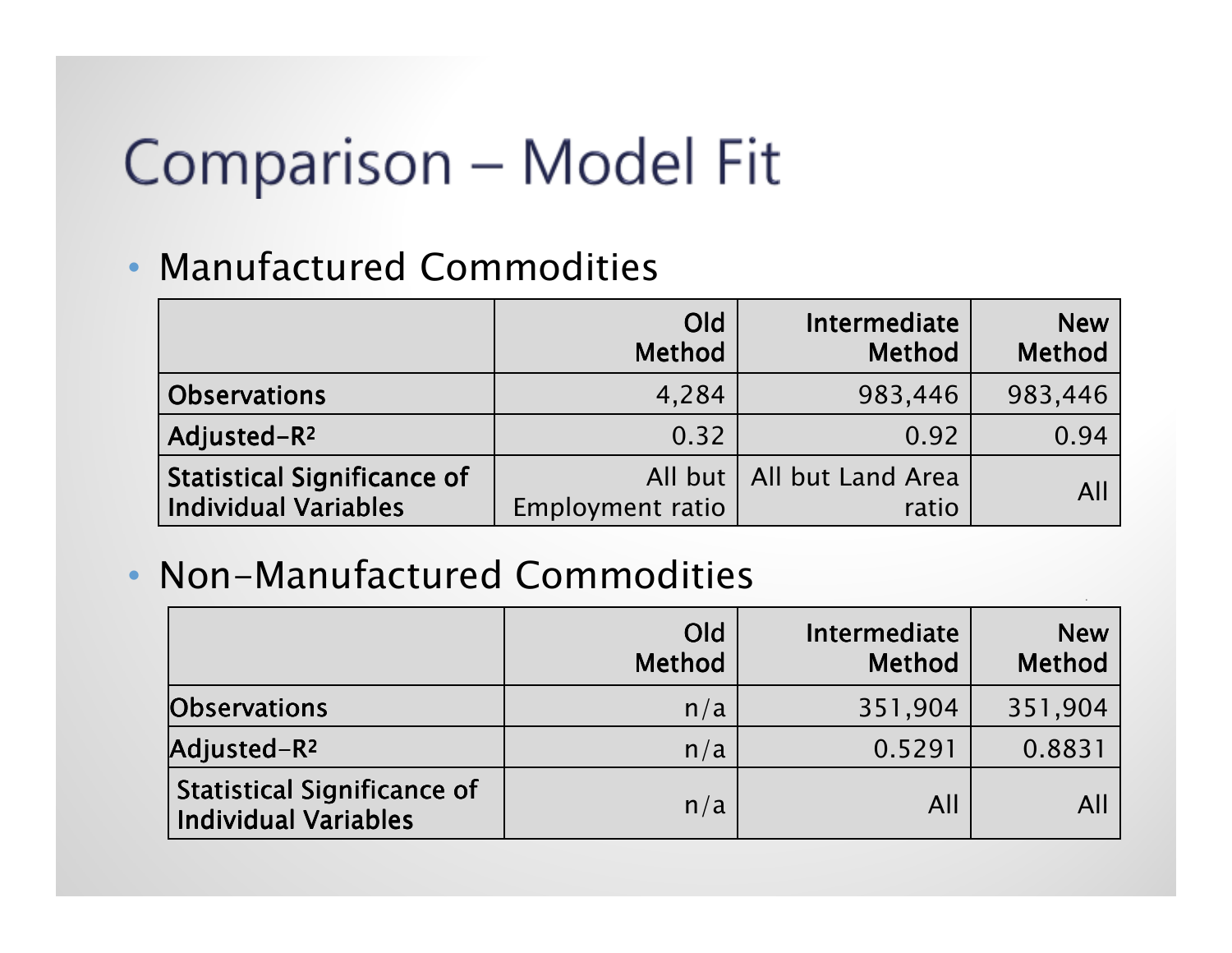# Comparison - Model Fit

| Commodity                              | Adjusted-R <sup>2</sup> | <b>Intermediate</b><br>Method RPC | <b>New Method</b><br><b>RPC</b> | <b>Tradeflow</b><br><b>RPC</b> |
|----------------------------------------|-------------------------|-----------------------------------|---------------------------------|--------------------------------|
| Wild game products,<br>pelts, and furs | 0.16                    | 0.82                              | 0.52                            | 0.58                           |
| Agriculture and<br>forestry support    | 0.20                    | 0.10                              | 0.11                            | 0.22                           |

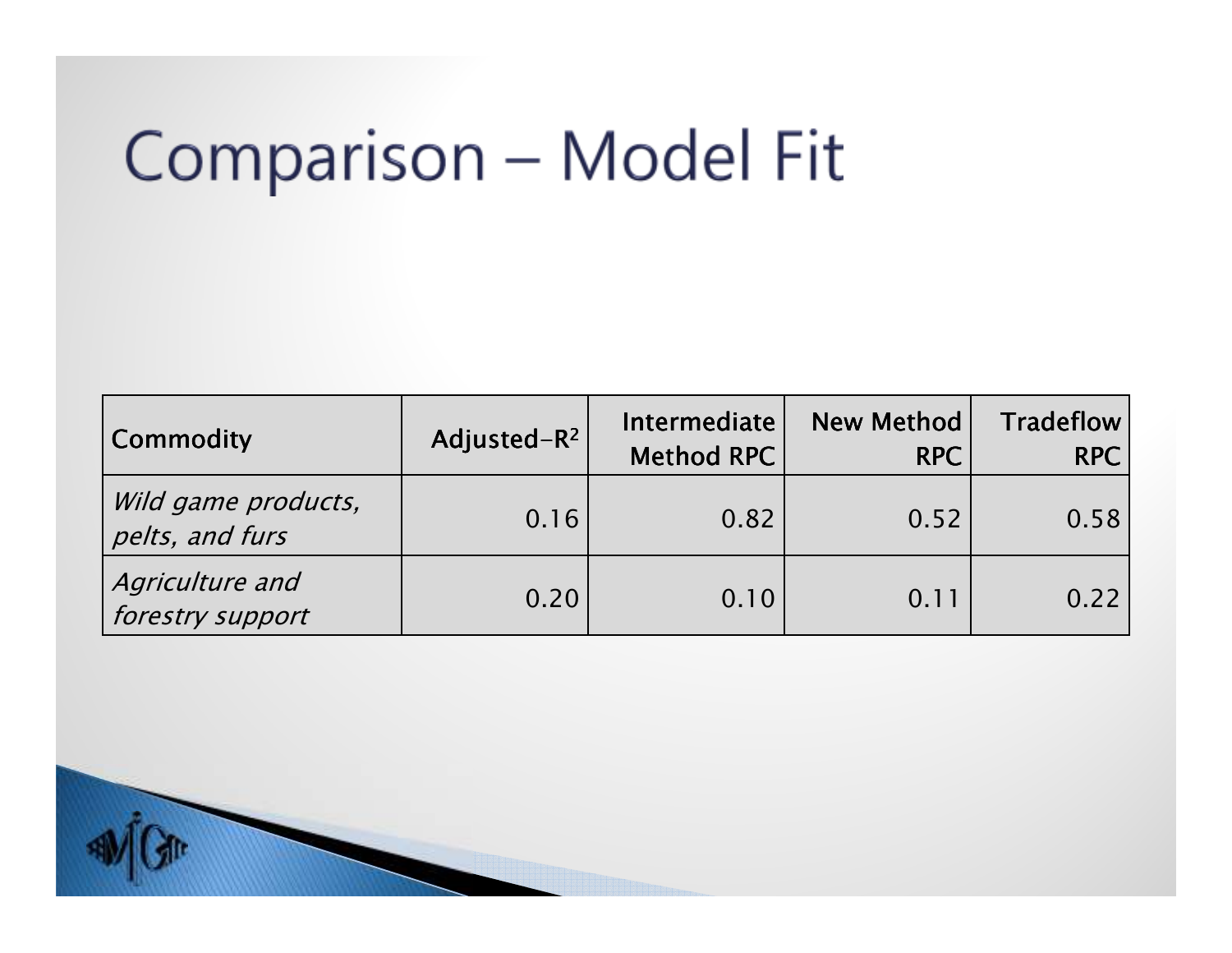## Comparison to Tradeflow RPC

- • *New Econometric RPCs closer than Intermediate Econometric RPCs to Tradeflow RPCs in 93% of all cases*
- • *Of the remaining 7% of cases:* 
	- *The commodities that were farthest off did not show up very often*
	- o*The commodities that showed up most often were not very far off*
- *Average absolute difference between econometric RPCsand Tradeflow RPC:*
	- o *Intermediate Method: 0.5232*
	- o *New Method: 0.0134*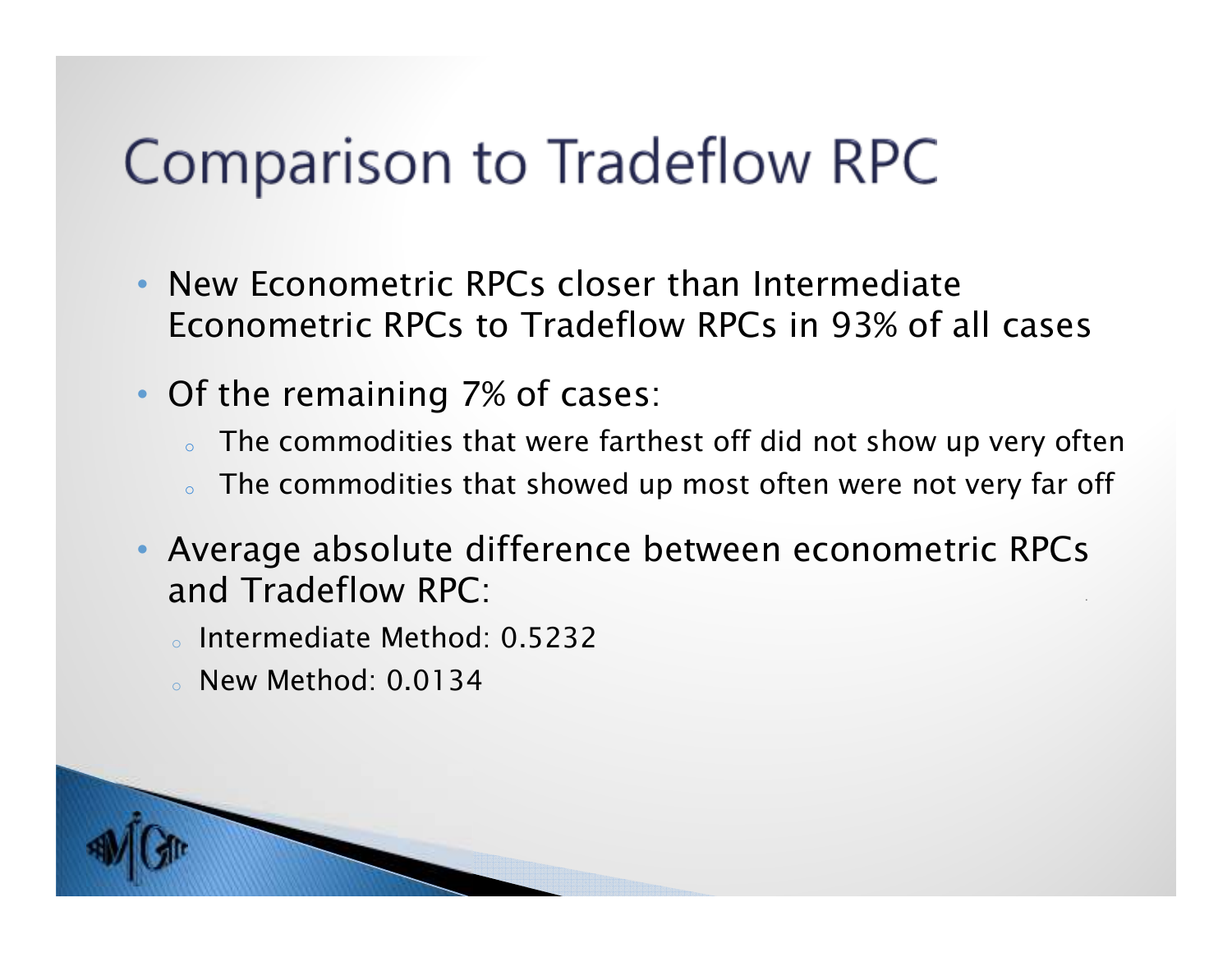## Conclusions

- *Updating the data used for estimation and improving the set of variables used in the equation both improved RPC estimation*
- *Would be worthwhile to investigate further those cases in which the new method did not improve upon the old method*
- •*Questions? Comments?*
- $\bullet$ *www.implan.com*

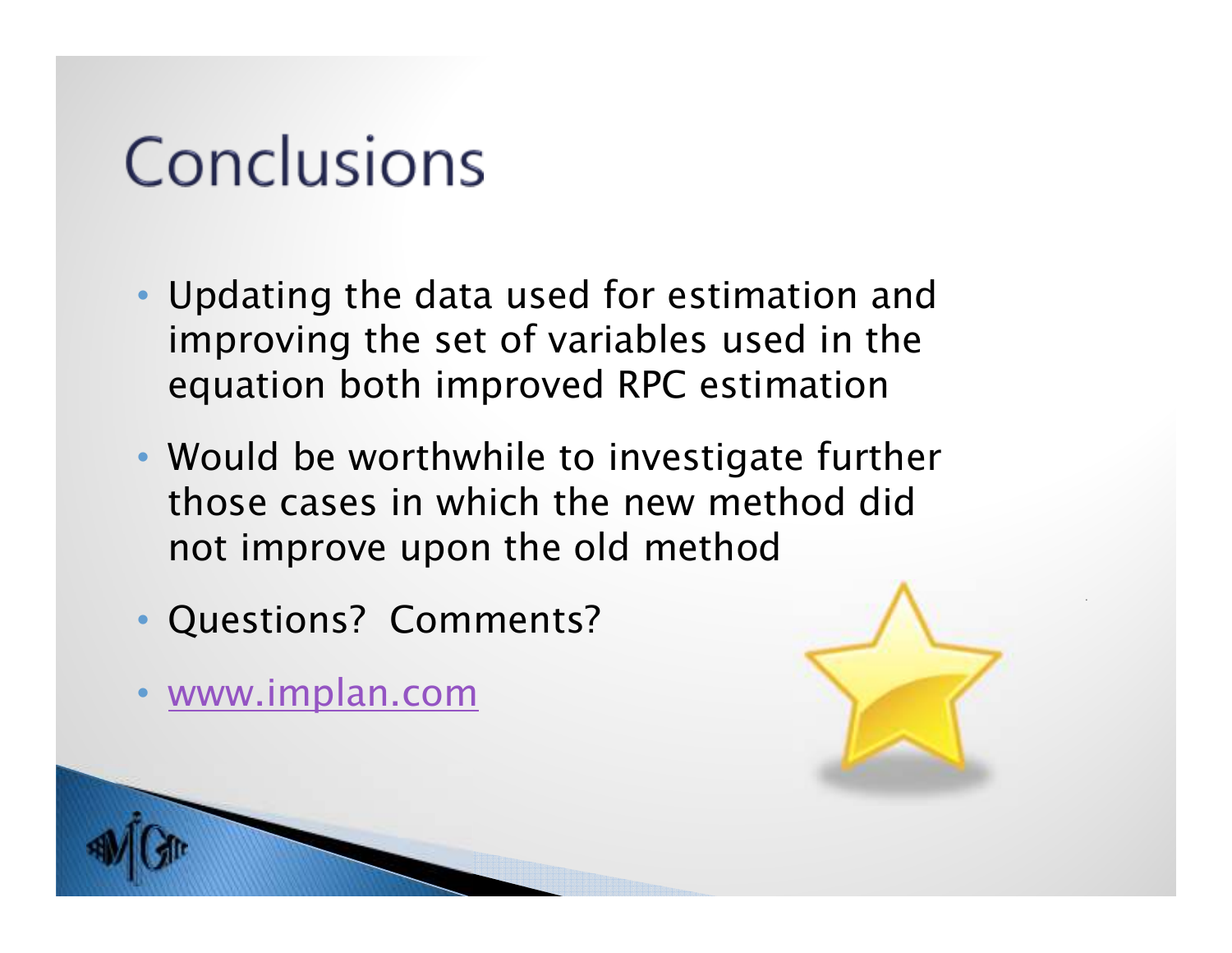## **Tradeflow Model**

*Import and export flows between regions are thought to be directly related to the "mass" of their economies and inversely related to the "distance" between them*

$$
Grawity = G \left[ \frac{(Mass_i \times Mass_j)}{(Dist\,ance_{ij})^2} \right]
$$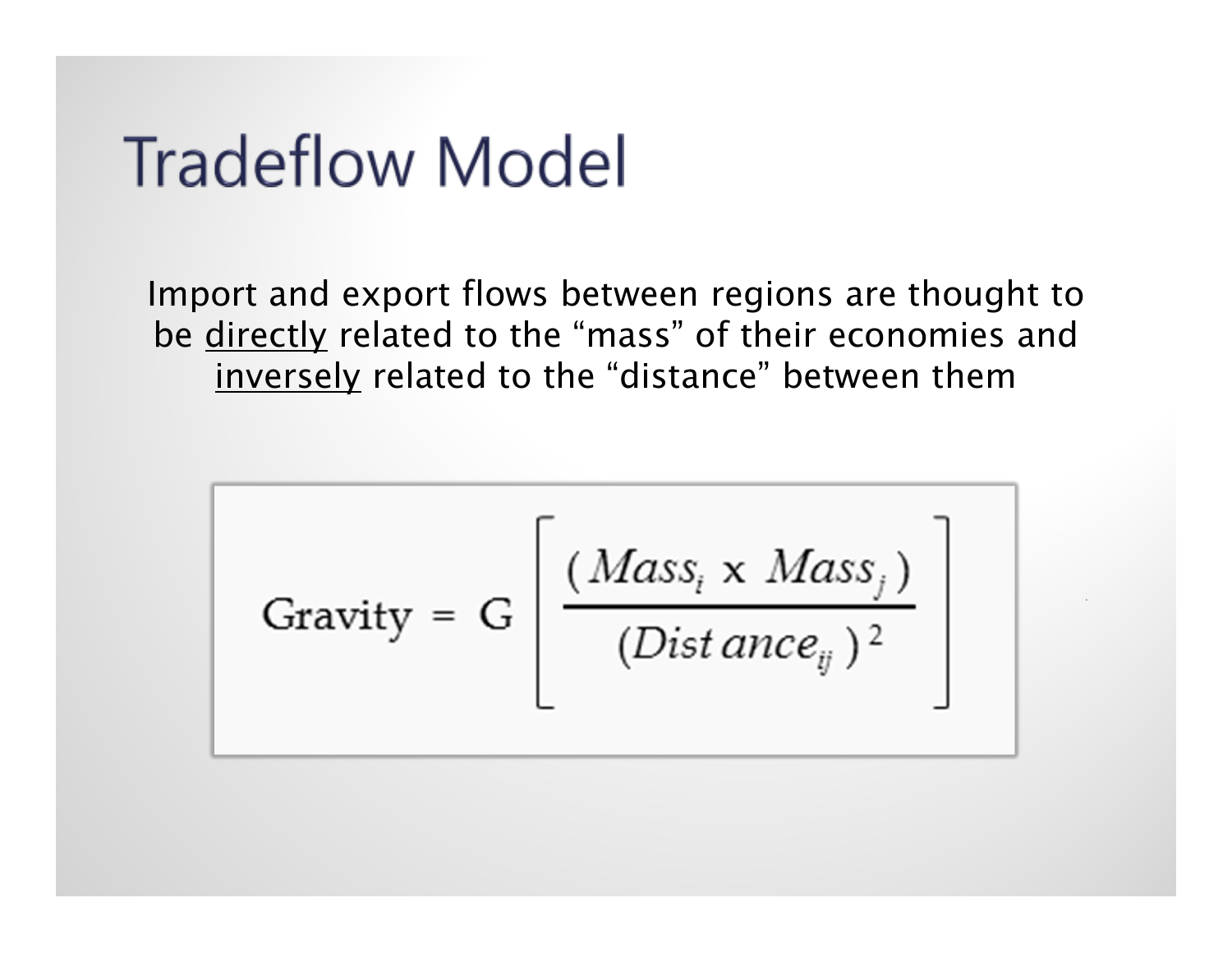## Tradeflow Model - "Mass"